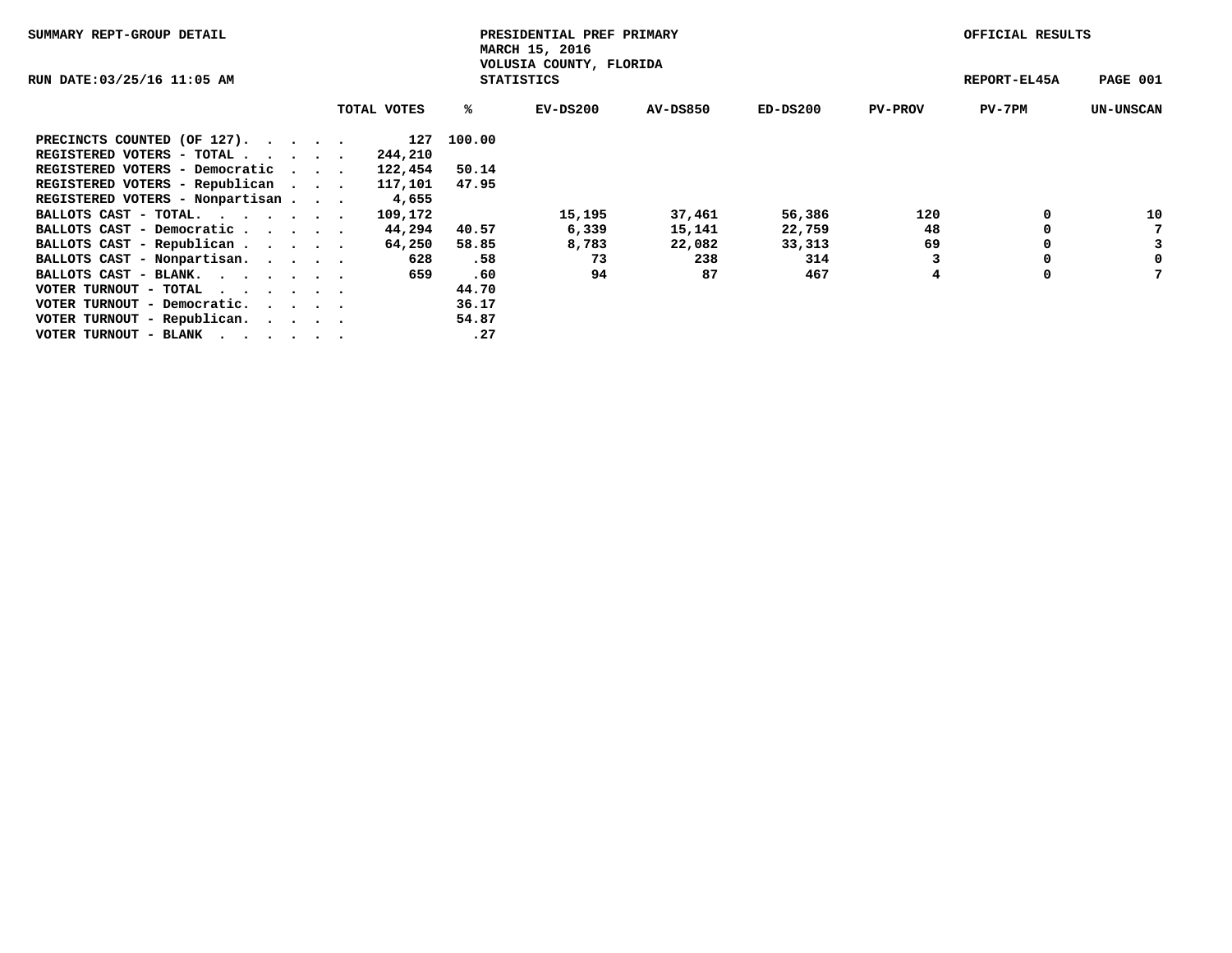| SUMMARY REPT-GROUP DETAIL<br>RUN DATE: 03/25/16 11:05 AM |  |  |  |  | PRESIDENTIAL PREF PRIMARY<br>MARCH 15, 2016<br>VOLUSIA COUNTY, FLORIDA |             | OFFICIAL RESULTS |          |                 |          |                |        |                  |
|----------------------------------------------------------|--|--|--|--|------------------------------------------------------------------------|-------------|------------------|----------|-----------------|----------|----------------|--------|------------------|
|                                                          |  |  |  |  | Democratic                                                             |             | REPORT-EL45A     | PAGE 002 |                 |          |                |        |                  |
|                                                          |  |  |  |  |                                                                        | TOTAL VOTES | %ะ               | EV-DS200 | <b>AV-DS850</b> | ED-DS200 | <b>PV-PROV</b> | PV-7PM | <b>UN-UNSCAN</b> |
| President - Democratic                                   |  |  |  |  |                                                                        |             |                  |          |                 |          |                |        |                  |
| (VOTE FOR)<br>$\mathbf{1}$                               |  |  |  |  |                                                                        |             |                  |          |                 |          |                |        |                  |
| (WITH 127 OF 127 PRECINCTS COUNTED)                      |  |  |  |  |                                                                        |             |                  |          |                 |          |                |        |                  |
| Hillary Clinton                                          |  |  |  |  |                                                                        | 26,316      | 60.26            | 3,777    | 9,783           | 12,722   | 34             | 0      | 0                |
| Martin O'Malley                                          |  |  |  |  |                                                                        | 1,174       | 2.69             | 81       | 566             | 526      |                |        | 0                |
| Bernie Sanders.                                          |  |  |  |  | $\mathbf{r}$ , and $\mathbf{r}$ , and $\mathbf{r}$ , and $\mathbf{r}$  | 16,184      | 37.06            | 2,397    | 4,709           | 9,066    | 11             |        |                  |
| Over Votes                                               |  |  |  |  |                                                                        | 10          |                  |          |                 |          | 0              | 0      | 0                |
| Under Votes.                                             |  |  |  |  |                                                                        | 610         |                  | 83       | 81              | 438      | 2              | 0      | 6                |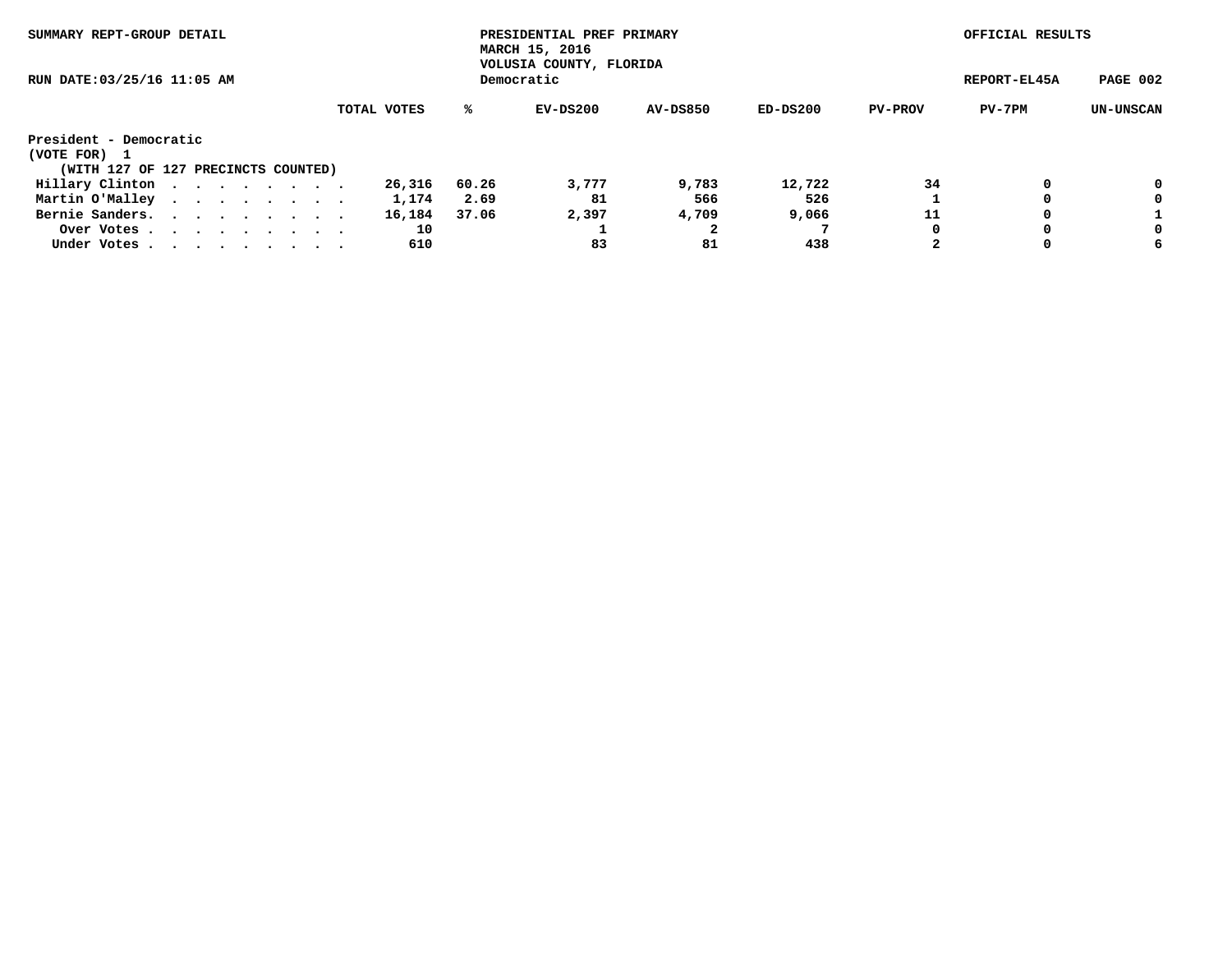| SUMMARY REPT-GROUP DETAIL                                                                                                                         |  |  |             | PRESIDENTIAL PREF PRIMARY<br>MARCH 15, 2016<br>VOLUSIA COUNTY, FLORIDA |            | OFFICIAL RESULTS |              |                |        |                  |
|---------------------------------------------------------------------------------------------------------------------------------------------------|--|--|-------------|------------------------------------------------------------------------|------------|------------------|--------------|----------------|--------|------------------|
| RUN DATE:03/25/16 11:05 AM                                                                                                                        |  |  |             |                                                                        | Republican |                  | REPORT-EL45A | PAGE 003       |        |                  |
|                                                                                                                                                   |  |  | TOTAL VOTES | ℁                                                                      | $EV-DS200$ | <b>AV-DS850</b>  | $ED-DS200$   | <b>PV-PROV</b> | PV-7PM | <b>UN-UNSCAN</b> |
| President - Republican                                                                                                                            |  |  |             |                                                                        |            |                  |              |                |        |                  |
| (VOTE FOR) 1                                                                                                                                      |  |  |             |                                                                        |            |                  |              |                |        |                  |
| (WITH 127 OF 127 PRECINCTS COUNTED)                                                                                                               |  |  |             |                                                                        |            |                  |              |                |        |                  |
| Jeb Bush.<br>.                                                                                                                                    |  |  | 1,561       | 2.43                                                                   | 30         | 1,357            | 171          |                |        |                  |
| Ben Carson                                                                                                                                        |  |  | 589         | .92                                                                    | 27         | 423              | 139          |                |        |                  |
| Chris Christie.<br>.                                                                                                                              |  |  | 82          | .13                                                                    |            | 52               | 23           |                |        |                  |
| Ted Cruz.                                                                                                                                         |  |  | 9,933       | 15.48                                                                  | 1,403      | 2,696            | 5,818        | 15             |        |                  |
| Carly Fiorina                                                                                                                                     |  |  | 43          | .07                                                                    |            | 23               | 18           |                |        |                  |
| Jim Gilmore.                                                                                                                                      |  |  |             | .01                                                                    |            |                  |              |                |        |                  |
| Lindsey Graham.                                                                                                                                   |  |  | 22          | .03                                                                    |            |                  | 11           |                |        |                  |
| Mike Huckabee                                                                                                                                     |  |  | 83          | .13                                                                    |            | 52               | 22           |                |        |                  |
| John R. Kasich.                                                                                                                                   |  |  | 3,972       | 6.19                                                                   | 556        | 1,380            | 2,031        |                |        |                  |
| Rand Paul                                                                                                                                         |  |  | 123         | .19                                                                    |            | 40               | 76           |                |        |                  |
| Marco Rubio.<br>.                                                                                                                                 |  |  | 13,503      | 21.05                                                                  | 1,634      | 4,888            | 6,974        |                |        |                  |
| Rick Santorum.                                                                                                                                    |  |  | 31          | .05                                                                    |            | 14               | 13           |                |        |                  |
| $\begin{array}{cccccccccccccccccc} \bullet & \bullet & \bullet & \bullet & \bullet & \bullet & \bullet & \bullet & \bullet & \bullet \end{array}$ |  |  |             |                                                                        |            |                  |              | 35             |        |                  |
| Donald J. Trump<br>$\cdot$ $\cdot$ $\cdot$ $\cdot$ $\cdot$ $\cdot$ $\cdot$ $\cdot$                                                                |  |  | 34,204      | 53.31                                                                  | 5,091      | 11,118           | 17,959       |                |        |                  |
| Over Votes                                                                                                                                        |  |  | 19          |                                                                        |            |                  | 14           |                |        |                  |
| Under Votes                                                                                                                                       |  |  | 76          |                                                                        | 12         | 22               | 39           |                |        |                  |